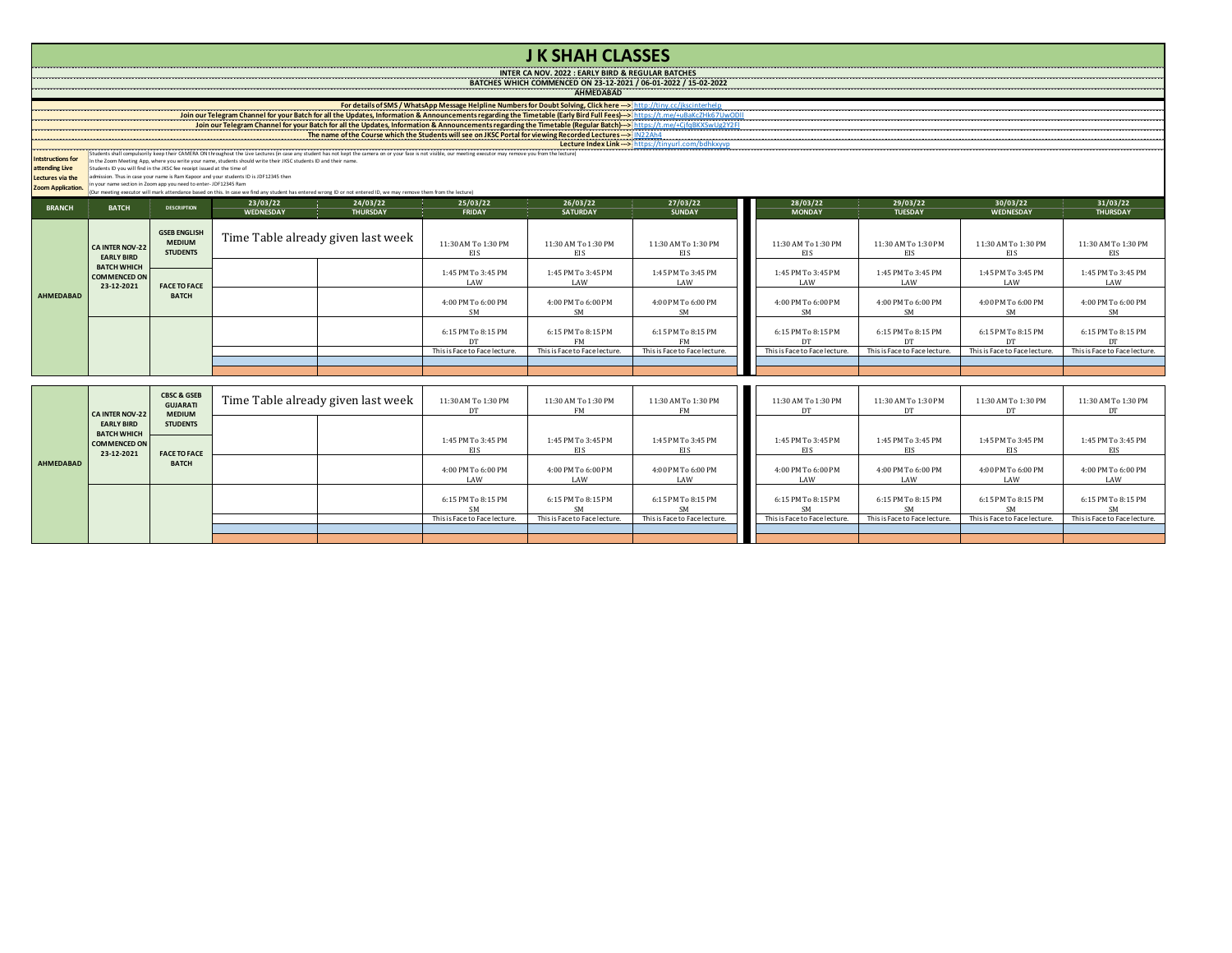| <b>JK SHAH CLASSES</b><br><b>INTER CA NOV. 2022 : EARLY BIRD &amp; REGULAR BATCHES</b><br>BATCHES WHICH COMMENCED ON 23-12-2021 / 06-01-2022 / 15-02-2022 |                                                                                                                                                                                                                                                                                                                                                                                                                                                                                                                                                                                                                                                                                                                                                                                                                                                                                                                                                                                                                                                                                                                                                                                                                                                                                                              |                                                                      |                                    |                                    |                                                            |                                                            |                                                            |                                                            |                                                            |                                                            |                                                            |  |
|-----------------------------------------------------------------------------------------------------------------------------------------------------------|--------------------------------------------------------------------------------------------------------------------------------------------------------------------------------------------------------------------------------------------------------------------------------------------------------------------------------------------------------------------------------------------------------------------------------------------------------------------------------------------------------------------------------------------------------------------------------------------------------------------------------------------------------------------------------------------------------------------------------------------------------------------------------------------------------------------------------------------------------------------------------------------------------------------------------------------------------------------------------------------------------------------------------------------------------------------------------------------------------------------------------------------------------------------------------------------------------------------------------------------------------------------------------------------------------------|----------------------------------------------------------------------|------------------------------------|------------------------------------|------------------------------------------------------------|------------------------------------------------------------|------------------------------------------------------------|------------------------------------------------------------|------------------------------------------------------------|------------------------------------------------------------|------------------------------------------------------------|--|
| <b>AHMEDABAD</b>                                                                                                                                          |                                                                                                                                                                                                                                                                                                                                                                                                                                                                                                                                                                                                                                                                                                                                                                                                                                                                                                                                                                                                                                                                                                                                                                                                                                                                                                              |                                                                      |                                    |                                    |                                                            |                                                            |                                                            |                                                            |                                                            |                                                            |                                                            |  |
| <b>Intstructions for</b><br>ttending Live<br>Lectures via the                                                                                             | For details of SMS / WhatsApp Message Helpline Numbers for Doubt Solving, Click here ---> http://tiny.cc/ikscinterhelp<br>Join our Telegram Channel for your Batch for all the Updates, Information & Announcements regarding the Timetable (Early Bird Full Fees) --> https://t.me/+uBaKcZHk67UwODII<br>Johnou Telegran Channel for your Bach for all the Undates Information & Announcements regarding the Timetable (Regular Bach) --> https://www.channel.channel.channel.channel.channel.channel.channel.channel.channel.channel.c<br>continuous continuous for a series of the Course which the Students will see on JKSC Portal for viewing Recorded Lectures --> 0022204<br>Lecture Index Link -- > https://tinyurl.com/bdhkxyvp<br>udents shall compulsorily keep their CAMERA ON throughout the Live Lectures (in case any student has not kept the camera on or your face is not visible, our meeting executor may remove you from the lecturel<br>the Zoom Meeting App, where you write your name, students should write their JKSC students ID and their name.<br>tudents ID you will find in the JKSC fee receipt issued at the time of<br>mission. Thus in case your name is Ram Kapoor and your students ID is JDF12345 then<br>your name section in Zoom app you need to enter-JDF12345 Ram |                                                                      |                                    |                                    |                                                            |                                                            |                                                            |                                                            |                                                            |                                                            |                                                            |  |
| Zoom Application.                                                                                                                                         | r meeting executor will mark attendance based on this. In case we find any student has entered wrong ID or not entered ID, we may remove them from the lecture)<br>31/03/22                                                                                                                                                                                                                                                                                                                                                                                                                                                                                                                                                                                                                                                                                                                                                                                                                                                                                                                                                                                                                                                                                                                                  |                                                                      |                                    |                                    |                                                            |                                                            |                                                            |                                                            |                                                            |                                                            |                                                            |  |
| <b>BRANCH</b>                                                                                                                                             | 23/03/22<br>24/03/22<br>25/03/22<br>26/03/22<br>27/03/22<br>28/03/22<br>29/03/22<br>30/03/22<br><b>BATCH</b><br><b>DESCRIPTION</b><br><b>MONDAY</b><br><b>TUESDAY</b><br><b>WEDNESDAY</b><br><b>THURSDAY</b><br><b>FRIDAY</b><br><b>SATURDAY</b><br><b>SUNDAY</b><br>WEDNESDAY<br><b>THURSDAY</b>                                                                                                                                                                                                                                                                                                                                                                                                                                                                                                                                                                                                                                                                                                                                                                                                                                                                                                                                                                                                            |                                                                      |                                    |                                    |                                                            |                                                            |                                                            |                                                            |                                                            |                                                            |                                                            |  |
|                                                                                                                                                           |                                                                                                                                                                                                                                                                                                                                                                                                                                                                                                                                                                                                                                                                                                                                                                                                                                                                                                                                                                                                                                                                                                                                                                                                                                                                                                              |                                                                      |                                    |                                    |                                                            |                                                            |                                                            |                                                            |                                                            |                                                            |                                                            |  |
|                                                                                                                                                           | CA INTER NOV-22<br><b>EARLY BIRD</b><br><b>BATCH WHICH</b><br>COMMENCED ON<br>23-12-2021                                                                                                                                                                                                                                                                                                                                                                                                                                                                                                                                                                                                                                                                                                                                                                                                                                                                                                                                                                                                                                                                                                                                                                                                                     | <b>ALL STUDENTS</b><br><b>WHO OPTED FOR</b><br><b>ONLINE LECTURE</b> |                                    | Time Table already given last week | 7:00 AM To 10:00 AM<br>EIS                                 | 7:00 AM To 10:00 AM<br>EIS                                 | 7:00 AM To 10:00 AM<br>EIS                                 | 7:00 AM To 10:00 AM<br>EIS                                 | 7:00 AM To 10:00 AM<br>EIS                                 | 7:00 AM To 10:00 AM<br>EIS                                 | 7:00 AM To 10:00 AM<br>EIS                                 |  |
|                                                                                                                                                           |                                                                                                                                                                                                                                                                                                                                                                                                                                                                                                                                                                                                                                                                                                                                                                                                                                                                                                                                                                                                                                                                                                                                                                                                                                                                                                              | <b>ONLINE BATCH</b>                                                  |                                    |                                    | 10:30 AM To 12:30 PM<br><b>FM</b>                          | 10:30 AM To 12:30 PM<br>DT                                 | 10:30 AM To 12:30 PM<br><b>ACCOUNTS</b>                    | 10:30 AM To 12:30 PM<br>FM                                 | 10:30 AM To 12:30 PM<br>FM                                 | 10:30 AM To 12:30 PM<br>FM                                 | 10:30 AM To 12:30 PM<br><b>FM</b>                          |  |
| <b>AHMEDABAD</b>                                                                                                                                          |                                                                                                                                                                                                                                                                                                                                                                                                                                                                                                                                                                                                                                                                                                                                                                                                                                                                                                                                                                                                                                                                                                                                                                                                                                                                                                              |                                                                      |                                    |                                    | 1:00 PM To 4:00 PM<br>AS                                   | 1:00 PM To 4:00 PM<br>DT                                   | 1:00 PM To 4:00 PM<br><b>ACCOUNTS</b>                      | 1:00 PM To 4:00 PM<br>AS                                   | 1:00 PM To 4:00 PM<br>AS                                   | 1:00 PM To 4:00 PM<br>AS                                   | 1:00 PM To 4:00 PM<br>AS                                   |  |
|                                                                                                                                                           |                                                                                                                                                                                                                                                                                                                                                                                                                                                                                                                                                                                                                                                                                                                                                                                                                                                                                                                                                                                                                                                                                                                                                                                                                                                                                                              |                                                                      |                                    |                                    | This is Online lecture only<br>72.1                        | This is Online lecture only<br>72.1                        | This is Online lecture only<br>72.1                        | This is Online lecture only<br>72.1                        | This is Online lecture only<br>72.1                        | This is Online lecture only<br>72.1                        | This is Online lecture only<br>72.1                        |  |
|                                                                                                                                                           |                                                                                                                                                                                                                                                                                                                                                                                                                                                                                                                                                                                                                                                                                                                                                                                                                                                                                                                                                                                                                                                                                                                                                                                                                                                                                                              |                                                                      |                                    |                                    | MEETING ID                                                 | MEETING ID:                                                | MEETING ID                                                 | MEETING ID                                                 | MEETING ID:                                                | MEETING ID:                                                | MEETING ID:                                                |  |
|                                                                                                                                                           |                                                                                                                                                                                                                                                                                                                                                                                                                                                                                                                                                                                                                                                                                                                                                                                                                                                                                                                                                                                                                                                                                                                                                                                                                                                                                                              |                                                                      |                                    |                                    | 873 2746 6625<br>PASSWORD : E4cx0G                         | 873 2746 6625<br>PASSWORD: F4cx0G                          | 873 2746 6625<br>PASSWORD: F4cx0                           | 873 2746 6625<br>PASSWORD: E4cx0G                          | 873 2746 6625<br>PASSWORD: E4cx0G                          | 873 2746 6625<br>PASSWORD: E4cx0G                          | 873 2746 6625<br>ASSWORD : E4cx00                          |  |
|                                                                                                                                                           |                                                                                                                                                                                                                                                                                                                                                                                                                                                                                                                                                                                                                                                                                                                                                                                                                                                                                                                                                                                                                                                                                                                                                                                                                                                                                                              |                                                                      |                                    |                                    |                                                            |                                                            |                                                            |                                                            |                                                            |                                                            |                                                            |  |
|                                                                                                                                                           | CA INTER NOV-22<br><b>EARLY BIRD</b><br><b>BATCH WHICH</b><br><b>COMMENCED ON</b><br>06-01-2022                                                                                                                                                                                                                                                                                                                                                                                                                                                                                                                                                                                                                                                                                                                                                                                                                                                                                                                                                                                                                                                                                                                                                                                                              | <b>ALL MEDIUM</b><br><b>BATCH</b>                                    |                                    | Time Table already given last week | 11:30 AM To 1:30 PM<br><b>SM</b>                           | 11:30 AM To 1:30 PM<br><b>SM</b>                           | 11:30 AM To 1:30 PM<br><b>SM</b>                           | 11:30 AM To 1:30 PM<br>SM                                  | 11:30 AM To 1:30 PM<br><b>SM</b>                           | 11:30 AM To 1:30 PM<br>SM                                  | 11:30 AM To 1:30 PM<br>SM                                  |  |
|                                                                                                                                                           |                                                                                                                                                                                                                                                                                                                                                                                                                                                                                                                                                                                                                                                                                                                                                                                                                                                                                                                                                                                                                                                                                                                                                                                                                                                                                                              | <b>FACE TO FACE</b><br><b>BATCH</b>                                  |                                    |                                    | 1:45 PM To 3:45 PM<br>DT                                   | 1:45 PM To 3:45 PM<br><b>FM</b>                            | 1:45 PM To 3:45 PM<br>FM                                   | 1:45 PM To 3:45 PM<br>DT                                   | 1:45 PM To 3:45 PM<br><b>FM</b>                            | 1:45 PM To 3:45 PM<br>FM                                   | 1:45 PM To 3:45 PM<br><b>FM</b>                            |  |
| <b>AHMEDABAD</b>                                                                                                                                          |                                                                                                                                                                                                                                                                                                                                                                                                                                                                                                                                                                                                                                                                                                                                                                                                                                                                                                                                                                                                                                                                                                                                                                                                                                                                                                              |                                                                      |                                    |                                    | 4:00 PM To 6:00 PM<br>EIS                                  | 4:00 PM To 6:00 PM<br>EIS                                  | 4:00 PM To 6:00 PM<br>EIS                                  | 4:00 PM To 6:00 PM<br>EIS                                  | 4:00 PM To 6:00 PM<br>EIS                                  | 4:00 PM To 6:00 PM<br>EIS                                  | 4:00 PM To 6:00 PM<br>EIS                                  |  |
|                                                                                                                                                           |                                                                                                                                                                                                                                                                                                                                                                                                                                                                                                                                                                                                                                                                                                                                                                                                                                                                                                                                                                                                                                                                                                                                                                                                                                                                                                              |                                                                      |                                    |                                    | 6:15 PM To 8:15 PM<br>LAW<br>This is Face to Face lecture. | 6:15 PM To 8:15 PM<br>LAW<br>This is Face to Face lecture. | 6:15 PM To 8:15 PM<br>LAW<br>This is Face to Face lecture. | 6:15 PM To 8:15 PM<br>LAW<br>This is Face to Face lecture. | 6:15 PM To 8:15 PM<br>LAW<br>This is Face to Face lecture. | 6:15 PM To 8:15 PM<br>LAW<br>This is Face to Face lecture. | 6:15 PM To 8:15 PM<br>LAW<br>This is Face to Face lecture. |  |
|                                                                                                                                                           |                                                                                                                                                                                                                                                                                                                                                                                                                                                                                                                                                                                                                                                                                                                                                                                                                                                                                                                                                                                                                                                                                                                                                                                                                                                                                                              |                                                                      |                                    |                                    |                                                            |                                                            |                                                            |                                                            |                                                            |                                                            |                                                            |  |
|                                                                                                                                                           |                                                                                                                                                                                                                                                                                                                                                                                                                                                                                                                                                                                                                                                                                                                                                                                                                                                                                                                                                                                                                                                                                                                                                                                                                                                                                                              |                                                                      |                                    |                                    |                                                            |                                                            |                                                            |                                                            |                                                            |                                                            |                                                            |  |
| <b>AHMEDABAD</b>                                                                                                                                          | CA INTER NOV-22<br><b>EARLY BIRD</b><br><b>BATCH WHICH</b><br><b>COMMENCED ON</b><br>06-01-2022                                                                                                                                                                                                                                                                                                                                                                                                                                                                                                                                                                                                                                                                                                                                                                                                                                                                                                                                                                                                                                                                                                                                                                                                              | <b>ALL STUDENTS</b>                                                  | Time Table already given last week |                                    | 7:00 AM To 10:00 AM<br>EIS                                 | 7:00 AM To 10:00 AM<br>EIS                                 | 7:00 AM To 10:00 AM<br><b>EIS</b>                          | 7:00 AM To 10:00 AM<br><b>EIS</b>                          | 7:00 AM To 10:00 AM<br>EIS                                 | 7:00 AM To 10:00 AM<br>EIS                                 | 7:00 AM To 10:00 AM<br><b>EIS</b>                          |  |
|                                                                                                                                                           |                                                                                                                                                                                                                                                                                                                                                                                                                                                                                                                                                                                                                                                                                                                                                                                                                                                                                                                                                                                                                                                                                                                                                                                                                                                                                                              |                                                                      |                                    |                                    | 10:30 AM To 12:30 PM<br><b>FM</b>                          | 10:30 AM To 12:30 PM<br>DT                                 | 10:30 AM To 12:30 PM<br><b>ACCOUNTS</b>                    | 10:30 AM To 12:30 PM<br>FM                                 | 10:30 AM To 12:30 PM<br><b>FM</b>                          | 10:30 AM To 12:30 PM<br><b>FM</b>                          | 10:30 AM To 12:30 PM<br><b>FM</b>                          |  |
|                                                                                                                                                           |                                                                                                                                                                                                                                                                                                                                                                                                                                                                                                                                                                                                                                                                                                                                                                                                                                                                                                                                                                                                                                                                                                                                                                                                                                                                                                              | <b>ONLINE BATCH</b>                                                  |                                    |                                    | 1:00 PM To 4:00 PM<br>AS                                   | 1:00 PM To 4:00 PM<br>DT                                   | 1:00 PM To 4:00 PM<br><b>ACCOUNTS</b>                      | 1:00 PM To 4:00 PM<br>AS                                   | 1:00 PM To 4:00 PM<br>AS                                   | 1:00 PM To 4:00 PM<br>AS                                   | 1:00 PM To 4:00 PM<br>AS                                   |  |
|                                                                                                                                                           |                                                                                                                                                                                                                                                                                                                                                                                                                                                                                                                                                                                                                                                                                                                                                                                                                                                                                                                                                                                                                                                                                                                                                                                                                                                                                                              |                                                                      |                                    |                                    | This is Online lecture only                                | This is Online lecture only                                | This is Online lecture only                                | This is Online lecture only                                | This is Online lecture only                                | This is Online lecture only                                | This is Online lecture only                                |  |
|                                                                                                                                                           |                                                                                                                                                                                                                                                                                                                                                                                                                                                                                                                                                                                                                                                                                                                                                                                                                                                                                                                                                                                                                                                                                                                                                                                                                                                                                                              |                                                                      |                                    |                                    | 72.1<br>MEETING ID:                                        | 72.1<br>MEETING ID:                                        | 72.1<br>MEETING ID                                         | 72.1<br>MEETING ID:                                        | 72.1<br>MEETING ID:                                        | 72.1<br>MEETING ID:                                        | 72.1<br>MEETING ID:                                        |  |
|                                                                                                                                                           |                                                                                                                                                                                                                                                                                                                                                                                                                                                                                                                                                                                                                                                                                                                                                                                                                                                                                                                                                                                                                                                                                                                                                                                                                                                                                                              |                                                                      |                                    |                                    | 873 2746 6625<br>PASSWORD: E4cx0G                          | 873 2746 6625<br>PASSWORD: E4cx0G                          | 873 2746 6625<br>PASSWORD: E4cx0G                          | 873 2746 6625<br>PASSWORD: E4cx0G                          | 873 2746 6625<br>PASSWORD: E4cx0G                          | 873 2746 6625<br>PASSWORD: E4cx0G                          | 873 2746 6625<br>PASSWORD: E4cx0G                          |  |